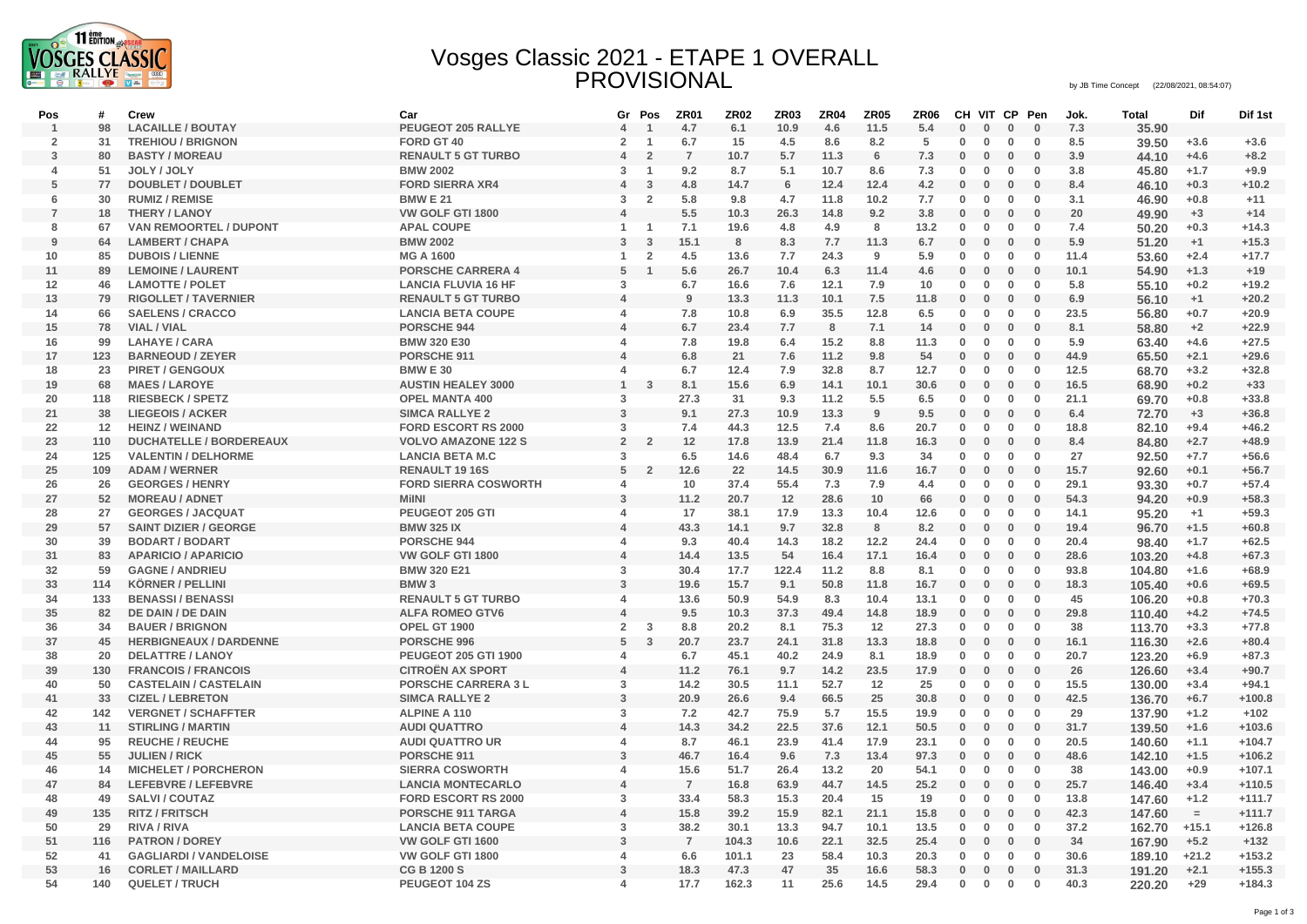

## Vosges Classic 2021 - ETAPE 1 OVERALL PROVISIONAL by JB Time Concept (22/08/2021, 08:54:07)

| Pos | #              | Crew                               | Car                           | Gr<br>Pos                        | <b>ZR01</b> | <b>ZR02</b> | <b>ZR03</b> | <b>ZR04</b> | <b>ZR05</b> | ZR06   |              | CH VIT CP Pen |              |              | Jok.  | <b>Total</b>  | Dif      | Dif 1st   |
|-----|----------------|------------------------------------|-------------------------------|----------------------------------|-------------|-------------|-------------|-------------|-------------|--------|--------------|---------------|--------------|--------------|-------|---------------|----------|-----------|
| 55  | 75             | <b>PETITGENAY / GUHRING</b>        | <b>ALFA ROMEO 75 V6</b>       | $\overline{4}$                   | 141         | 55.9        | 12.7        | 15.2        | 14.8        | 10.6   | 0            | $\bf{0}$      | $\bf{0}$     | $\bf{0}$     | 26.8  | 223.40        | $+3.2$   | $+187.5$  |
| 56  | 63             | DOMP / DOMP                        | <b>FORD ESCORT MK1 RS</b>     | 3                                | 7.3         | 144         | 54.9        | 21.7        | 29.5        | 11.4   | $\bf{0}$     | $\mathbf 0$   | $\mathbf 0$  | $\bf{0}$     | 38.4  | 230.40        | $+7$     | $+194.5$  |
| 57  | 102            | <b>CHARMOILLE / CHARMOILLE</b>     | <b>ALFA ROMEO GIULIA GT</b>   | 3                                | 11.8        | 204         | 19.8        | 24.1        | 17.2        | 18     | $\mathbf 0$  | 0             | $\bf{0}$     | $\bf{0}$     | 46.2  | 248.70        | $+18.3$  | $+212.8$  |
| 58  | 36             | <b>GERARDIN / FONDERFLICK</b>      | PORSCHE 928                   | $\Delta$                         | 9.3         | 19.7        | 6.1         | 9.8         | 9.3         | 262.3  | 0            | $\bf{0}$      | $\bf{0}$     | $\bf{0}$     | 66.5  | 250.00        | $+1.3$   | $+214.1$  |
| 59  | 88             | <b>MEYER / ACKER</b>               | <b>ALFA ROMEO GIULA</b>       | $\overline{2}$                   | 19.6        | 21.2        | 277.9       | 43.8        | 9.8         | 22.8   | $\mathbf 0$  | $\bf{0}$      | $\mathbf 0$  | $\bf{0}$     | 140   | 255.10        | $+5.1$   | $+219.2$  |
| 60  | $\overline{1}$ | <b>MICHEL / BARHELEMY</b>          | <b>HONDA PRELUDE</b>          | $\overline{4}$                   | 17.2        | 241.1       | 11.7        | 12.8        | 17.3        | 26.1   | $\bf{0}$     | $\mathbf 0$   | $\mathbf 0$  | $\mathbf 0$  | 67.1  | 259.10        | $+4$     | $+223.2$  |
| 61  | 48             | <b>WOESTELANDT / DUVAL</b>         | PORSCHE 914/6                 | $\overline{2}$                   | 17.1        | 34.3        | 24.3        | 189.7       | 23.5        | 40.3   | 0            | $\bf{0}$      | $\mathbf 0$  | $\bf{0}$     | 66.7  | 262.50        | $+3.4$   | $+226.6$  |
| 62  | 8              | <b>ROLLET / MONNE</b>              | <b>LANCIA BETA COUPE</b>      | $\mathbf{3}$                     | 26.5        | 87.1        | 35.8        | 55.8        | 39.8        | 50.7   | 0            | 0             | $\mathbf 0$  | $\mathbf 0$  | 22.6  | 273.10        | $+10.6$  | $+237.2$  |
| 63  | 58             | <b>THERY / MAURAND</b>             | PORSCHE 911 SC                | 3                                | 9.8         | 15.9        | 11.8        | 15.1        | 7.5         | 395    | $\mathbf{0}$ | $\bf{0}$      | $\mathbf 0$  | $\mathbf{0}$ | 132.8 | 322.30        | $+49.2$  | $+286.4$  |
| 64  | 120            | <b>WIOLAND / WIOLAND</b>           | <b>CHEVROLET CORVAIR</b>      | $\overline{2}$                   | 13.9        | 179.7       | 29.8        | 124         | 12.3        | 23.1   | 0            | $\bf{0}$      | $\bf{0}$     | $\bf{0}$     | 37.6  | 345.20        | $+22.9$  | $+309.3$  |
| 65  | 19             | <b>LEMAÎTRE / LERMYTTE</b>         | <b>LANCIA FULVIA 1600 HF</b>  | 3                                | 8.9         | 20.3        | 305.2       | 124.9       | 12.4        | 17.5   | 0            | $\bf{0}$      | $\bf{0}$     | $\bf{0}$     | 128.3 | 360.90        | $+15.7$  | $+325$    |
| 66  | 100            | <b>MICHOT / PIERLET</b>            | <b>RENAULT GORDINI</b>        | $\overline{2}$                   | 49.5        | 135.5       | 37.4        | 29.6        | 34.4        | 119.8  | 0            | 0             | $\mathbf 0$  | $\bf{0}$     | 35    | 371.20        | $+10.3$  | $+335.3$  |
| 67  | 111            | <b>MARTIN / MARTIN</b>             | PEUGEOT 205 GTI               | $\boldsymbol{A}$                 | 9.8         | 35.2        | 395.7       | 13          | 30.8        | 13.4   | 0            | $\bf{0}$      | $\mathbf 0$  | $\bf{0}$     | 125.6 | 372.30        | $+1.1$   | $+336.4$  |
| 68  | 97             | <b>LAHAYE / LAMBERT</b>            | <b>BMW 3201</b>               | $\boldsymbol{4}$                 | 119.2       | 31.3        | 305.5       | 71.1        | 46.8        | 77.3   | 0            | $\bf{0}$      | $\mathbf 0$  | $\bf{0}$     | 260.5 | 390.70        | $+18.4$  | $+354.8$  |
| 69  | 61             | <b>LINTHOUD / LAMBERT</b>          | <b>JAGUAR XK 150</b>          | $\overline{1}$                   | 64.8        | 278.4       | 58.1        | 57.3        | 27.5        | 28.6   | $\bf{0}$     | $\bf{0}$      | $\bf{0}$     | $\mathbf{0}$ | 121.1 | 393.60        | $+2.9$   | $+357.7$  |
| 70  | 5              | <b>DURAND / VAN BUTSEL</b>         | <b>BMW 2000 TI</b>            | 3                                | 65.9        | 229         | 69.2        | 23.8        | 34.5        | 26.2   | $\mathbf 0$  | $\mathbf 0$   | $\mathbf 0$  | $\bf{0}$     | 49.4  | 399.20        | $+5.6$   | $+363.3$  |
| 71  | 90             | <b>DESROZIERS / DESROZIERS</b>     | PEUGEOT 205 GTI               | $\overline{4}$                   | 84.1        | 18.6        | 17          | 50.9        | 13.1        | 340.6  | 0            | $\bf{0}$      | $\mathbf 0$  | $\bf{0}$     | 116.6 | 407.70        | $+8.5$   | $+371.8$  |
| 72  | 91             | <b>ANTOINE / ANTOINE</b>           | <b>FORD ESCORT XR31</b>       | $\Delta$                         | 73.6        | 81.8        | 18.7        | 284.7       | 32.9        | 40     | 0            | 0             | $\mathbf 0$  | $\bf{0}$     | 73.8  | 457.90        | $+50.2$  | $+422$    |
| 73  | 131            | <b>MANGENOT / MANGENOT</b>         | <b>TRIUMPH TR4</b>            | $\overline{2}$                   | 166.6       | 94.5        | 58.4        | 71.9        | 45.9        | 53.3   | $\mathbf 0$  | $\bf{0}$      | $\mathbf 0$  | $\bf{0}$     | 30.1  | 460.50        | $+2.6$   | $+424.6$  |
| 74  | 9              | DORE / DORE ROQUETA                | <b>PORSCHE 3 L</b>            | 3                                | 46.8        | 121.9       | 63          | 84.9        | 71.5        | 116.7  | $\bf{0}$     | $\bf{0}$      | $\mathbf 0$  | $\bf{0}$     | 37.1  | 467.70        | $+7.2$   | $+431.8$  |
| 75  | 42             | <b>SENTE / ANTOINE</b>             | DATSUN 260 Z                  | $\overline{3}$                   | 8.8         | 542         | 10.9        | 12.3        | 16.9        | 7.7    | 0            | $\bf{0}$      | $\mathbf 0$  | $\bf{0}$     | 115.7 | 482.90        | $+15.2$  | $+447$    |
| 76  | 93             | <b>ELVINGER / GRASGES</b>          | <b>MGB GT V8</b>              | 3                                | 60.7        | 69.4        | 16          | 328.8       | 10          | 60.8   | $\bf{0}$     | $\mathbf 0$   | 0            | $\bf{0}$     | 60.1  | 485.60        | $+2.7$   | $+449.7$  |
| 77  | 21             | <b>BERTRAND / BAY</b>              | <b>RENAUT 8 GORDINI</b>       | $\overline{2}$                   | 10.7        | 17.7        | 109         | 154.7       | 8.5         | 294.3  | 0            | $\bf{0}$      | $\mathbf 0$  | $\bf{0}$     | 102.5 | 492.40        | $+6.8$   | $+456.5$  |
| 78  | 32             | <b>BAUER / JACQUOT</b>             | <b>PORSCHE 964 TURBO</b>      | 5                                | 7.8         | 315.6       | 215.5       | 19          | 7.9         | 21.1   |              | 0             | $\mathbf 0$  | $\mathbf 0$  | 81.5  |               | $+13$    | $+469.5$  |
| 79  | 96             |                                    | DAF 66 COUPE                  | 3                                | 147.9       | 349.8       | 37          | 13.4        | 20.8        | 17.7   | 0            |               |              |              | 66.6  | 505.40        |          | $+484.1$  |
|     |                | <b>BAETEN / LACROIX</b>            |                               |                                  |             |             | 28.1        |             | 15.6        |        | 0            | $\bf{0}$      | $\bf{0}$     | $\bf{0}$     |       | 520.00        | $+14.6$  |           |
| 80  | 115<br>25      | <b>THIBAUT / ZANCHI</b>            | <b>MAZDA 323 GTX TURBO</b>    | $\overline{4}$<br>$\overline{4}$ | 9.8         | 96.5        | 561.6       | 44.8        | 9.3         | 455.6  | 0            | $\bf{0}$      | $\bf{0}$     | $\mathbf{0}$ | 123.8 | 526.60        | $+6.6$   | $+490.7$  |
| 81  |                | <b>LENK / PLECHATSCH</b>           | <b>TOYOTA COROLLA</b>         |                                  | 11.3        | 39.6        |             | 29.6        |             | 64.4   | $\bf{0}$     | $\bf{0}$      | $\mathbf 0$  | $\mathbf 0$  | 182.8 | 533.00        | $+6.4$   | $+497.1$  |
| 82  | 28             | <b>MERTENS / SAX</b>               | <b>MGBGT</b>                  | $\overline{2}$                   | 88.3        | 394.4       | 38.8        | 39.8        | 8.4         | 16.4   | 0            | 0             | $\mathbf 0$  | $\mathbf 0$  | 50.3  | 535.80        | $+2.8$   | $+499.9$  |
| 83  | 132            | <b>MUNCH / MUNCH</b>               | OPEL GT 1900                  | $\overline{2}$                   | 198.3       | 175.2       | 33.5        | 102.3       | 15.7        | 79.4   | 0            | 0             | $\mathbf{0}$ | $\bf{0}$     | 40.5  | 563.90        | $+28.1$  | $+528$    |
| 84  | 54             | <b>LECUYER / LECUYER</b>           | <b>ALFA ROMEO GUILIA 2000</b> | 3                                | 8.3         | 40.1        | 10.5        | 58.2        | 16.6        | 649.3  | $\mathbf 0$  | $\bf{0}$      | $\bf{0}$     | $\bf{0}$     | 198.1 | 584.90        | $+21$    | $+549$    |
| 85  | 17             | <b>NICAISE / BEAUME</b>            | <b>TOYOTA MR 2</b>            | 5                                | 9.1         | 44.8        | 538.6       | 95.5        | 15.4        | 13.3   | $\mathbf 0$  | $\bf{0}$      | $\bf{0}$     | $\bf{0}$     | 120.1 | 596.60        | $+11.7$  | $+560.7$  |
| 86  | 74             | <b>HINDERMANN / GUTZWILLER</b>     | <b>RENAULT CLIO 16 S</b>      | 5                                | 31.1        | 36.5        | 30.1        | 90.6        | 15.7        | 589    | 0            | $\mathbf 0$   | $\mathbf 0$  | $\bf{0}$     | 169.1 | 623.90        | $+27.3$  | $+588$    |
| 87  | 104            | <b>NAEGELEN / NAEGELEN</b>         | PORSCHE 964                   | 5                                | 30.8        | 72.8        | 527.8       | 107.9       | 11.1        | 63.1   | 0            | 0             | $\bf{0}$     | $\bf{0}$     | 177.2 | 636.30        | $+12.4$  | $+600.4$  |
| 88  | 13             | <b>WEIDIG / GRASGES</b>            | <b>CHEVROLET CORVETTE</b>     | $\overline{2}$                   | 36          | 620.5       | 16.2        | 37.5        | 21.3        | 30.9   | 0            | $\mathbf 0$   | $\mathbf 0$  | $\bf{0}$     | 101.1 | 661.30        | $+25$    | $+625.4$  |
| 89  | 3              | DE VARINE / DOMANGE                | <b>AUSTIN A 35</b>            | $\overline{1}$                   | 67.8        | 607         | 49.3        | 57.1        | 24.3        | 141.5  | $\mathbf 0$  | $\bf{0}$      | $\bf{0}$     | $\bf{0}$     | 127.8 | 819.20 +157.9 |          | $+783.3$  |
| 90  | 117            | <b>VERBRUGGHE / VERBRUGGHE</b>     | PORSCHE 996                   | 5                                | 302.3       | 51.1        | 48.5        | 79          | 38.2        | 412.8  | 0            | 0             | $\mathbf 0$  | $\mathbf{0}$ | 110.9 | 821.00        | $+1.8$   | $+785.1$  |
| 91  | 119            | <b>SUTTER / BUREL</b>              | <b>OPEL MANTA 400</b>         | $\overline{4}$                   | 391.5       | 147.1       | 85.3        | 131.2       | 56.9        | 102    | $\bf{0}$     | $\mathbf{0}$  | $\mathbf 0$  | $\bf{0}$     | 44.8  | 869.20        | $+48.2$  | $+833.3$  |
| 92  | 103            | <b>BADOZ / BADOZ</b>               | <b>BMW 2002 E 10</b>          | $\overline{3}$                   | 10.8        | 64.1        | 121         | 43.7        | 6.1         | 886.4  | 0            | $\mathbf 0$   | $\mathbf 0$  | $\mathbf 0$  | 218   | 914.10        | $+44.9$  | $+878.2$  |
| 93  | 101            | <b>CORNEILLE / CONVERSET</b>       | <b>MERCEDES 300 SEL</b>       | 3                                | 392.9       | 348.1       | 102.6       | 78.9        | 34.7        | 97.8   | 0            | 0             | $\bf{0}$     | $\bf{0}$     | 55.6  | 999.40        | $+85.3$  | $+963.5$  |
| 94  | 107            | <b>GODECHAL / RIGA</b>             | <b>AUDI COUPE QUATTRO</b>     | $\overline{4}$                   | 13.1        | 27.5        | 13.5        | 15          | 12.3        | 1234.6 | 0            | $\mathbf{0}$  | $\mathbf 0$  | $\mathbf 0$  | 312   | 1004.00       | $+4.6$   | $+968.1$  |
| 95  | 136            | ZAGULA / ZAGULA                    | <b>RENAULT 5 TURBO</b>        | $\overline{4}$                   | 6           | 89          | 1365.6      | 11.2        | 11.1        | 7.6    | 0            | $\mathbf{0}$  | $\bf{0}$     | $\bf{0}$     | 470.1 | 1020.40       | $+16.4$  | $+984.5$  |
| 96  | 87             | <b>KLUMPP / DENU</b>               | <b>COOPER S MK II</b>         | $\overline{2}$                   | 9.8         | 21.4        | 54.3        | 33          | 7.9         | 1246.7 | $\bf{0}$     | 0             | $\bf{0}$     | $\bf{0}$     | 342.4 | 1030.70       | $+10.3$  | $+994.8$  |
| 97  | 53             | <b>FAVIER / FAVIER</b>             | <b>VOLKSWAGEN COX</b>         | $\overline{4}$                   | 53.3        | 80.7        | 40.1        | 60.4        | 19.4        | 826.1  | 0            | 0             | $\bf{0}$     | $\mathbf 0$  | 21.6  | 1058.40       | $+27.7$  | $+1022.5$ |
| 98  | 94             | <b>KAUTEN / KAUTEN</b>             | <b>ALPINE A 310</b>           | 3                                | 151.5       | 300.1       | 392.2       | 104.4       | 48          | 358.6  | 0            | 0             | $\mathbf 0$  | $\bf{0}$     | 203.9 | 1150.90       | $+92.5$  | $+1115$   |
| 99  | 112            | <b>NASS / FRANCOIS</b>             | <b>PEUGEOT 205 RALLYE</b>     | $\overline{4}$                   | 77.4        | 1021.5      | 157.1       | 21.6        | 15.1        | 61.1   | $\mathbf 0$  | $\mathbf{0}$  | $\bf{0}$     | $\bf{0}$     | 155.5 | 1198.30       | $+47.4$  | $+1162.4$ |
| 100 | 62             | <b>WAUCAMPT / VAN DERSTICHELEN</b> | PORSCHE 944 S2                | 5                                | 192.9       | 257.2       | 180.9       | 286.6       | 134.2       | 349.6  | 0            | 0             | $\mathbf 0$  | $\bf{0}$     | 74.5  | 1326.90       | $+128.6$ | $+1291$   |
| 101 | 40             | <b>JACQUET / BESBORODKO</b>        | <b>TOYOTA STARLET</b>         | 3                                | 9.1         | 10.4        | 9.7         | 38.4        | 17.2        | 1705.1 | 0            | $\bf{0}$      | $\bf{0}$     | $\bf{0}$     | 458.5 | 1331.40       | $+4.5$   | $+1295.5$ |
| 102 | 145            | <b>THEVENY / THEVENY</b>           | PORSCHE 996 GT3               | 6<br>$\overline{1}$              | 143.7       | 76.5        | 56.8        | 8.1         | 107.8       | 1352.2 | $\mathbf 0$  | $\mathbf 0$   | $\mathbf 0$  | $\bf{0}$     | 384.5 | 1360.60       | $+29.2$  | $+1324.7$ |
| 103 | 47             | <b>MEURANT / MEURANT</b>           | <b>DAUPHINE QUERON</b>        | $\overline{2}$                   | 30.6        | 94.4        | 1147.7      | 127.9       | 38          | 120.3  | 0            | $\bf{0}$      | $\mathbf 0$  | $\bf{0}$     | 195.8 | 1363.10       | $+2.5$   | $+1327.2$ |
| 104 | 113            | <b>SCHURMANN / SCHURMANN</b>       | PEUGEOT 205 RALLYE            | 5                                | 377.5       | 433         | 86.1        | 293.7       | 146.8       | 143.7  | 0            | 0             | 0            | $\bf{0}$     | 91.2  | 1389.60       | $+26.5$  | $+1353.7$ |
| 105 | 70             | <b>FRITSCH / FRITSCH</b>           | <b>MGBGT</b>                  | 3                                | 211.5       | 246.3       | 86.2        | 45.5        | 48.7        | 902    | $\mathbf 0$  | $\mathbf 0$   | $\mathbf 0$  | $\bf{0}$     | 38.9  | 1501.30       | +111.7   | $+1465.4$ |
| 106 | 143            | <b>GHILARDI / FOGLI</b>            | <b>BMW 2002</b>               | 3                                | 71.7        | 91.7        | 935         | 87.2        | 27.4        | 454    | $\bf{0}$     | $\bf{0}$      | $\bf{0}$     | $\bf{0}$     | 149.6 | 1517.40       | $+16.1$  | $+1481.5$ |
| 107 | 108            | <b>DUFOUR / NAUDET</b>             | A 112 ABARTH                  | 3                                | 580.3       | 566.2       | 46.4        | 210.7       | 89.1        | 256.1  | $\bf{0}$     | $\bf{0}$      | $\mathbf 0$  | $\bf{0}$     | 134.5 | 1614.30       | $+96.9$  | $+1578.4$ |
| 108 | 10             | <b>LAPORTE / LAPORTE</b>           | <b>LANCIA FULVIA 1300</b>     | $\overline{2}$                   | 179.1       | 88.9        | 169.1       | 66.8        | 44.5        | 1441   | $\mathbf 0$  | $\bf{0}$      | $\mathbf 0$  | $\bf{0}$     | 360.3 | 1629.10       | $+14.8$  | $+1593.2$ |
|     |                |                                    |                               |                                  |             |             |             |             |             |        |              |               |              |              |       |               |          |           |